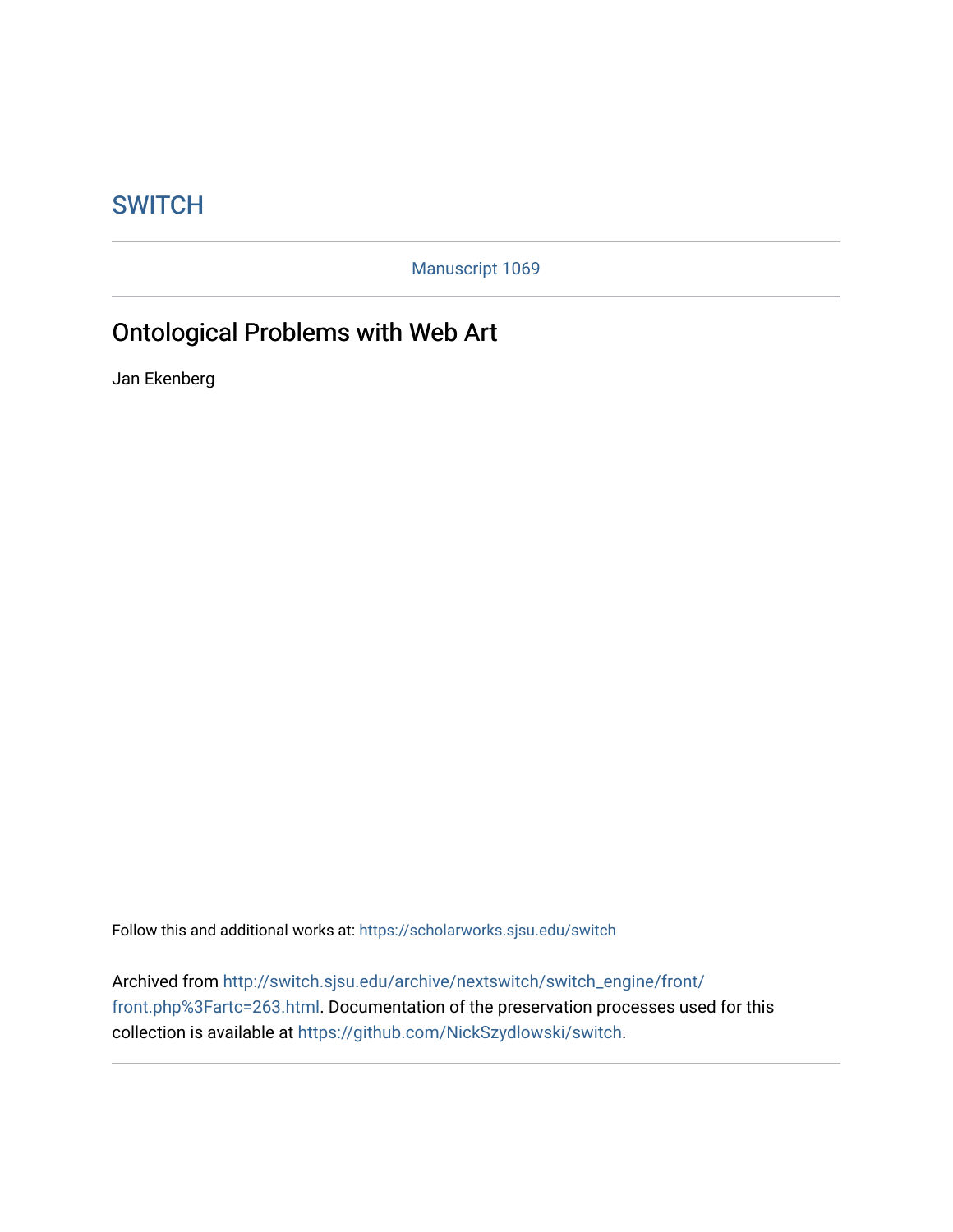$+$ + +

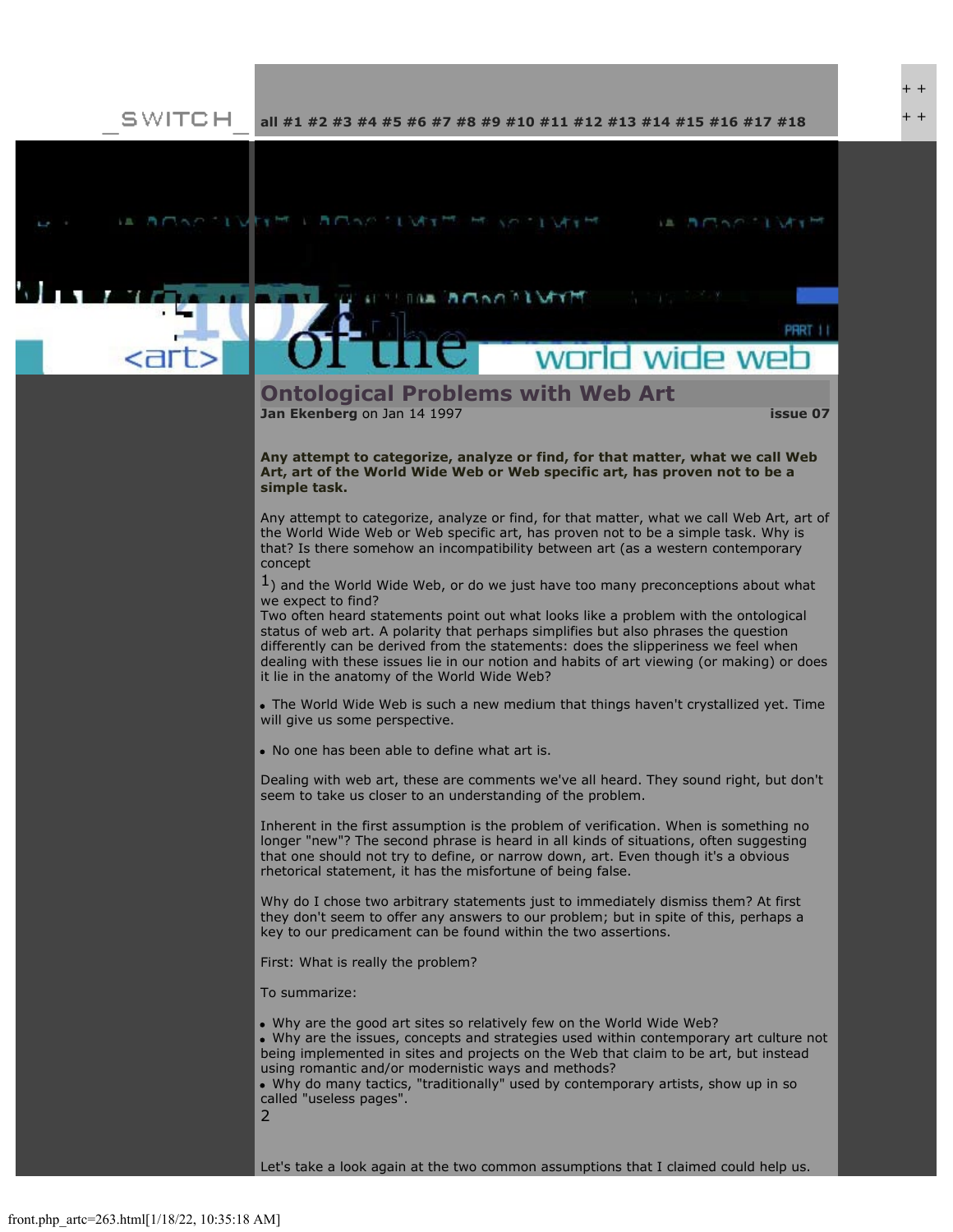Let's start with the second one: "No one has been able to define what art is." Well... an a-historical, encompassing and truly successful art definition has not been produced and would probably be a monster. But the problem is **not** that we **don't** know what art is; it is the opposite. We have a very strong cultural idea what art is (of which we're not always aware of course). Although the discourse defining contemporary western art is vast and complex, two important concepts immediately come to mind. They are:

An intentionalistic view an art. This view basically tells us that any artifact that is produced with the intention of being an art object is art.

An institutional theory of art. For example George Dickie's: "A work of art in the classificatory sense is (1) an artifact, (2) a set of aspects of which has had conferred upon it the status of candidate for appreciation by some person or persons acting on behalf of a certain social institution (the artworld).

It's easy to see how the problems gather if we try to apply these ideas to web art.

First: Any unit of information (i.e. document) on the World Wide Web can not be usefully looked upon as an artifact. It can be copied innumerable times without loss; it can be dynamically changed; it can contain any number of other documents; it can move and keep its characteristics; etc. - features that artifacts just don't have.

Second: Even though the problem with intentions of the "artist" is not only a problem on the Web it seems more apparent here than anywhere

3 else. In most cases you can't know and don't have access to that information. It becomes an unverifiable assumption.

Third: It's rare to find a person or persons acting on behalf of a certain social institution (the artworld) who confer the status of candidate for appreciation on Web Art documents. And when there are, institutions on the Internet or World Wide Web seems to be self-contained. When Web-pieces contextualized by these institutions leave the bounds of the institutions, the mark of approval doesn't transfer with it. When the art piece (artist) is outside of that context it's a new ball game. It's been said before but has merit: the Web is an equalizer, where any attempt to use hierarchical force seems bound to fail.



Even though institutions cannot use their traditional authority on the Web, perhaps the World Wide Web can be said to have characteristics of an institution in itself. To take a look at that we'll go to the first statement often used in dealing with Web Art.

"The World Wide Web is such a new medium that things haven't crystallized yet. Time will give us some perspective." The interesting part in this statement is that the World Wide Web is said to be a *medium*. Initially, looking at web art, the concept of the World Wide Web being a medium is very strong. But is it? Technically no. But that's too simplistic an answer. The fact is that the HTML protocol that constitutes the Web possesses characteristics of a medium in a very general sense. But, it's definitely not *only* a medium. The complexity of the information service on the Internet called the World Wide Web is too extensive to be that narrowly defined. The spatial/cosmographic metaphors used since the creation of the World Wide Web have turned it into a construct where its technical realities are unimportant. Web sites are real sites according to the logic of the Internet- whether or not that's technically correct or even a desirable way of thinking about it. 4

Here we can conclude that we have something that seems ontologically interesting for